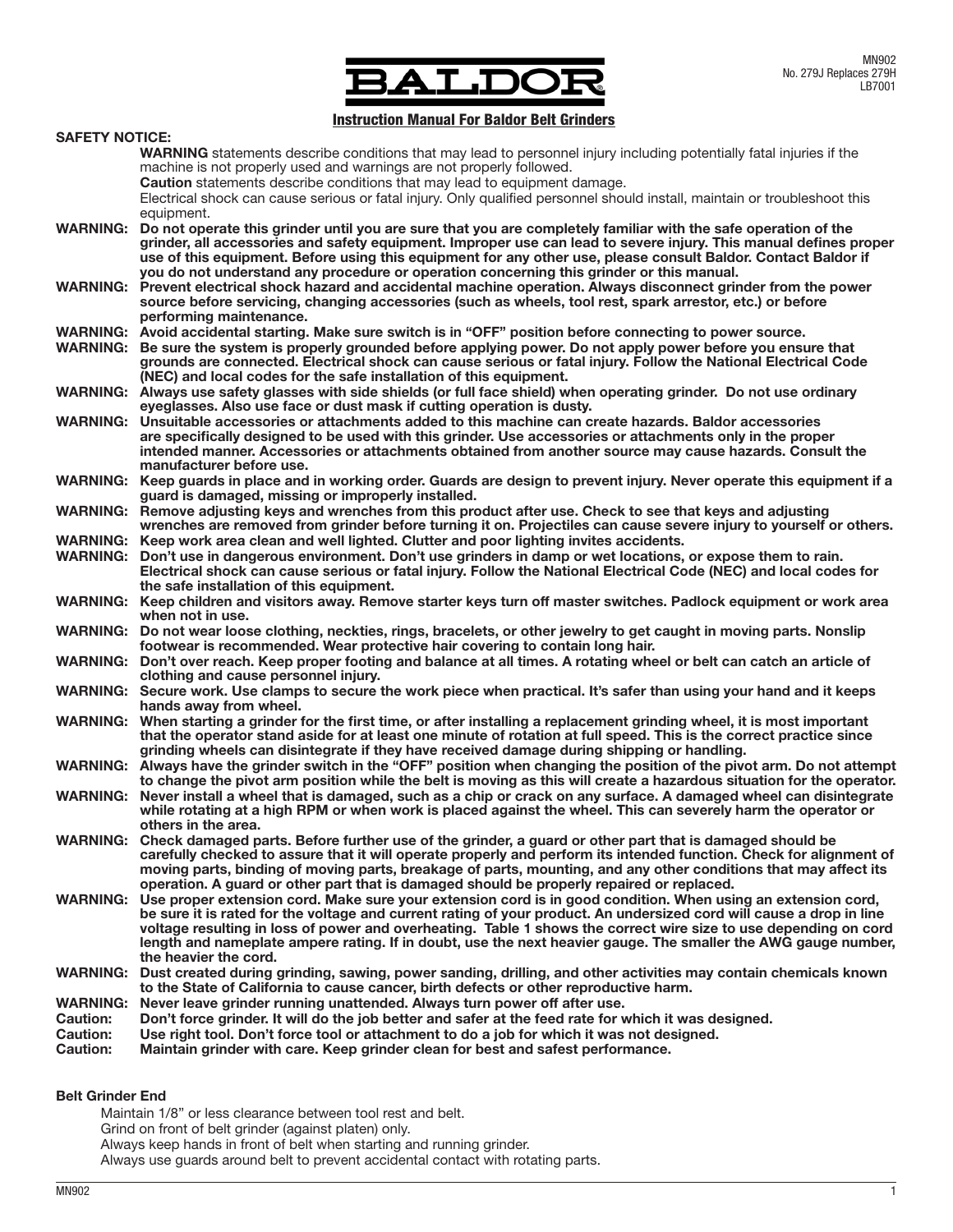## Bench Grinder End (Catalog Nos. 248-181TD and 248-183TD)

Always use guard and eyeshield. Operating the grinder without the guard and eyeshield or with damaged guard and eyeshield must not be attempted because of the hazard this introduces.

Do not overtighten wheel nut. A damaged grinding wheel can disintegrate in all directions. An overtightened wheel nut can stress the grinding wheel and cause it to disintegrate during operation. Wheel nut should be tightened just enough to prevent grinding wheel from slipping on shaft when grinding. Use only flanges furnished with this grinder. The flanges furnished with the grinder are designed to grip the grinding wheel without introducing excessive stresses in the wheel.

Replace a cracked or chipped wheel immediately. A cracked wheel will disintegrate when operated, causing a hazard to operator and nearby personnel. If a wheel has a chip or crack on any surface, do not use it.

Maintain 1/8" or less clearance between tool rest and wheel. This clearance is necessary to prevent the work piece from becoming wedged between the wheel and tool rest and restricting nip areas in the machine.

Grind on grinding face (periphery) of wheels only. Grinding on side of wheel weakens the wheel and may cause wheel breakage. Also, grinding on the side of wheel introduces an additional hazard due to absence of a tool rest.

Use wheels rated at or over 3600 RPM. The wheel is 8 inch diameter with an arbor of 3/4".



## Installation

When you receive your unit, there are several things you should do immediately.

- 1. Observe the condition of the shipping container and report any damage immediately to the commercial carrier that delivered the product.
- 2. Verify that the part number you received is the same as the part number listed on your purchase order.

#### WARNING: When starting a grinder for the first time, or after installing a replacement grinding wheel, it is most important that the operator stand aside for at least one minute of rotation at full speed. This is the correct practice since grinding wheels can disintegrate if they have received damage during shipping or handling.

- 3. Mount belt grinder on solid bench. The grinder must be securely bolted to a rigid mounting surface. If a pedestal is used, first bolt pedestal securely to floor and then bolt grinder to pedestal.
- 4. Check grinder nameplate to make certain the rating is correct for the power source, voltage and frequency. See electrical and grounding instructions for electrical service connection.

### Bench Grinder End (Catalog Nos. 248-181TD and 248-183TD)

- 5. Adjust spark arrestor for approximately 1/16" clearance between it and grinding wheel. Maintain 1/8" maximum clearance between spark arrestor and wheel as wheel wears.
- 6. Adjust angle of tool rest on support to desired position and tighten nut securely. Adjust tool rest support on guard to attain approximately 1/16" clearance between tool rest and grinding wheel and tighten nut securely. Maintain 1/8" or less clearance between tool rest and wheel.
- 7. Adjust eyeshield to position aligning center of eyeshield in line of sight to tool rest.

## Belt Grinder End

- 8. The belt grinder is supplied with a platen and tool rest, both are adjusted at the factory. Check that the platen approximately touches the back side of the belt. A slight clearance is permissible. Adjustment is made by loosening the platen bracket screw and shifting the bracket in its track.
- 9. Adjust tool rest clearance to the belt to 1/8"or less. This adjustment can be made by loosening the mounting bolt under the rest, positioning the tool rest, and tightening the bolt.
- 10. The belt may be adjusted to align with the contact wheel by turning the tracking adjustment knob while the grinder is operating. Turn the knob slowly, as a few degrees of rotation will suffice to give the desired belt shift.

## Electrical Instructions

Single phase grinders are rated dual voltage. Some single phase grinders are equipped with cord and grounding type plug for 115 volts. To use with a different voltage, see instructions provided to make wiring changes. All attachment plugs and any receptacles must be replaced with devices rated for the voltage for which the grinder is reconnected. Table 1 indicates the minimum wire size. Be sure to comply with NEC and local wiring codes.

Three phase grinders are normally dual voltage and must be wired for the proper voltage and rotation direction (connections are inside conduit box). With belt in vertical position, connect phase sequence so that the belt moves down toward top surface of tool rest as viewed from front of grinder. Belt must rotate toward tool rest. Be sure all electrical connections are secured and properly insulated. For your safety, be certain grinder is properly grounded.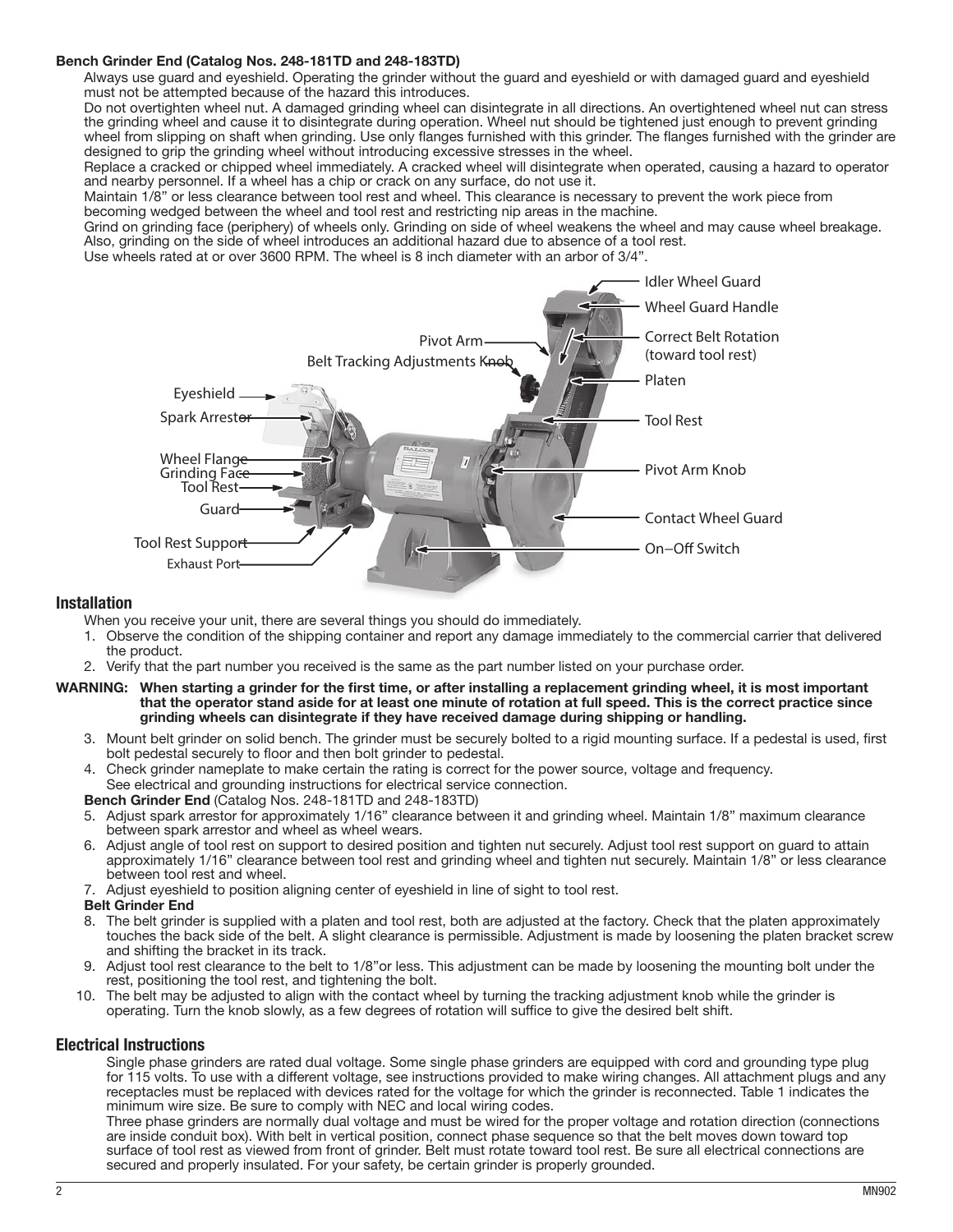# Grounding Instructions

### WARNING: Be sure the system is properly grounded before applying power. Do not apply power before you ensure that grounds are connected. Electrical shock can cause serious or fatal injury. Follow the National Electrical Code (NEC) and local codes for the safe installation of this equipment.

1. All grounded, cord-connected grinders:

In the event of a malfunction or breakdown, grounding provides a path of least resistance for electric current to reduce the risk of electric shock. This grinder is equipped with an electric cord having an equipment-grounding conductor and a grounding plug. The plug must be plugged into a matching outlet that is properly installed and grounded in accordance with all local codes and ordinances. Do not modify the plug provided. If it will not fit the outlet, have the proper outlet installed by a qualified electrician.

Improper connection of the equipment-grounding conductor can result in a risk of electric shock. The "Green" insulated wire (with or without yellow stripes) is the equipment-grounding conductor. If repair or replacement of the electric cord is necessary, do not connect the equipment-grounding conductor to a live terminal. Check with a qualified electrician or serviceman if the grounding instructions are not completely understood, or if in doubt as to whether the tool is properly grounded.

Use only 3-wire extension cords that have 3-prong grounding plugs and 3-pole receptacles that accept the tool's plug. Repair or replace damaged or worn cord immediately.

2. Grounded, cord-connected grinders intended for use on a supply circuit having a nominal rating less than 150 volts: This grinder is intended for use on a circuit that has an outlet that looks like the one illustrated in Figure A or B.



3. Permanently connected grinders:

This grinder should be connected to a grounded, metal, permanent wiring system; or to a system having an equipment-grounding conductor.

# Operation

- WARNING: Do not operate this grinder until you are sure that you are completely familiar with the safe operation of the grinder, all accessories and safety equipment. Improper use can lead to severe injury. This manual defines proper use of this equipment. Before using this equipment for any other use, please consult Baldor. Contact Baldor if you do not understand any procedure or operation concerning this grinder or this manual.
- WARNING: When starting a grinder for the first time, or after installing a replacement grinding wheel, it is most important that the operator stand aside for at least one minute of rotation at full speed. This is the correct practice since grinding wheels can disintegrate if they have received damage during shipping or handling.

Check that the On-Off switch is in the "OFF" position, and the grinding wheel and belt move freely. When starting the grinder for the first time or after replacing a wheel, it is important that the operator stand aside for at least one minute of operation at speed. This will ensure that operation will be safe from debris. After connecting grinder to power source, turn switch on.

Grinder should come up to speed smoothly and without vibration. If grinder does not, shut grinder off immediately and determine reason.

### Bench Grinder End (Catalog Nos. 248-181TD and 248-183TD)

As grinding wheel wears, maintain 1/8" or less clearance between tool rest and grinding wheel and spark arrestor and grinding wheel. Grind on grinding face (periphery) of wheels only.

### Belt Grinder End

To change belts, remove the belt guard, pull handle of idler wheel guard down until rear latch pawl engages idler pivot arm. Remove belt and install new belt so that arrow on inside of front portion of belt points downward toward contact wheel. Align belt on wheels. Push back latch to release idler pivot arm, replace belt guard. Realign belt tracking adjustment knob with grinder running.

All belt grinders are shipped with the belt in the vertical position. The belt position of the stationary models 2048-151D and 2048-153D, is fixed in the vertical position and is not designed to be changeable.

The belt position of the tiltable models 248-151TD, 248-153TD, 248-181TD, 248-183TD and 248-151AS, can be changed from vertical to 45 degrees, or horizontal.

### WARNING: Always have the grinder switch in the "OFF" position when changing the position of the pivot arm. Do not attempt to change the pivot arm position while the belt is moving as this will create a hazardous situation for the operator. A force of 5 lbs. to 20 lbs. is needed to change the position of the pivot arm. To change belt positions, grasp the idler wheel guard handle while pulling out on the pivot arm knob and move the pivot arm to the desired position (vertical, 45 degrees or horizontal). Release the pivot arm knob to lock arm in position.

After changing the belt position, check the belt tracking before proceeding to grind. The belt should ride centered on the drive wheel that is on the motor shaft. The idler wheel is used for belt tracking and the belt location of this wheel will vary from one belt to another.

## **Maintenance**

WARNING: Prevent electrical shock hazard and accidental machine operation. Always disconnect grinder from the power source before servicing, changing accessories (such as wheels, tool rest, spark arrestor, etc.) or before performing maintenance.

WARNING: Never install a wheel that is damaged, such as a chip or crack on any surface. A damaged wheel can disintegrate while rotating at a high RPM or when work is placed against the wheel. This can severely harm the operator or others in the area.